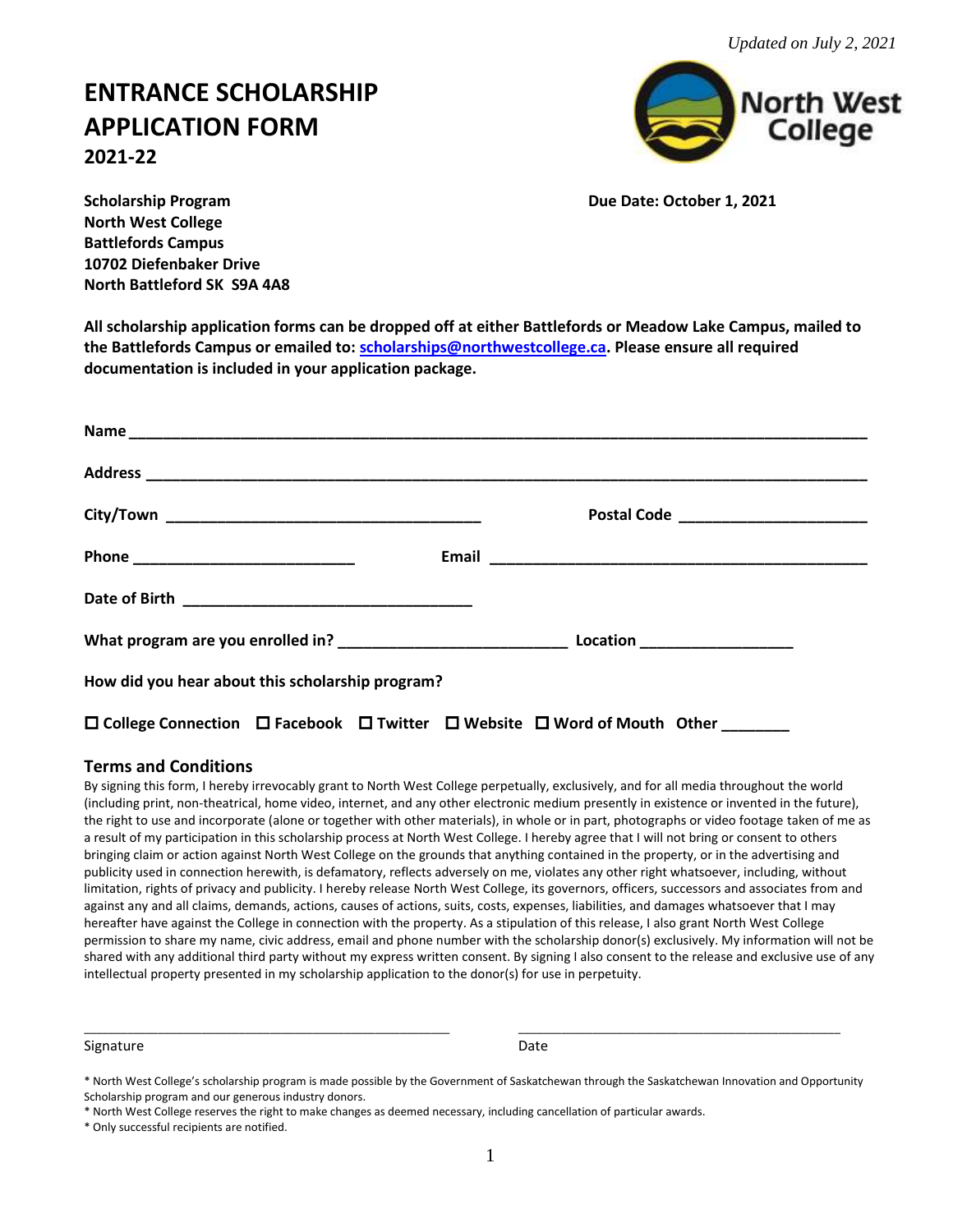# **Entrance Scholarships For 2021-22 Academic Year**

**PLEASE CHECK** √**THE SCHOLARSHIP(S) YOU ARE APPLYING FOR AND INCLUDE WITH YOUR APPLICATION THE REQUIREMENTS AS STATED.**

# **Application Based Entrance Scholarships**

**(Deadline for application- October 1, 2021)**

### **\_\_\_\_\_\_ Aaron Lowe Scholarship \$500**

- Open to all NWC students who express their opinions through the arts.
- One \$500 scholarship will be awarded to a student.
- Applicants must submit a portfolio: written, audio, or visual. Submissions can include an essay, poetry, short stories, music, art, dance, or other form of art.

# **\_\_\_\_\_\_ Battlefords Adult Education Committee Scholarship \$500**

- Open to all NWC students who have had at least a three-year break from the K-12 system.
- One \$500 scholarship will be awarded to a student.
- Applicants must submit a brief essay explaining their decision to enroll in a post-secondary program and discuss their plans upon completion of their program.
- With the exception of student loans, students receiving financial support are not eligible to receive this scholarship.

# **\_\_\_\_\_\_ Innovation Credit Union Building Leaders Scholarships \$8,000 in total (4 x \$2000)**

- Open to all NWC students enrolled in a full-time post-secondary program at any location.
	- Four \$2,000 scholarships will be awarded to four students based on the following criteria:
		- o Applicants must be a current Innovation Credit Union Member. Potential applicants who are not Innovation Credit Union members can stop at any advice center/branch location or apply online for a free No-Fee Account to qualify. o Reside in Saskatchewan
		- $\circ$  Complete an [online application form](https://marketing.innovationcu.ca/scholarship/) with basic information about yourself and education
		- o Be in their first post-secondary program
		- o Post a 30-90 second video on Facebook and or Instagram explaining who you are, where you are from, what education program you are pursuing and what you plan to do with that education to positively impact their community in Saskatchewan (video doesn't have to be set to public). The video will be scored on content, organization, creativity, presentation quality and video length.
		- $\circ$  Tag each organization in their video post, and include the hashtags #scholarship and #buildingleaders
		- $\circ$  Like the North West College and Innovation Credit Union Facebook pages or follow Innovation Credit Union's Instagram account
		- $\circ$  Be open to follow up from Innovation Credit Union's Team for potential recruitment or promotional purposes
- This scholarship is made possible by the Saskatchewan Innovation and Opportunity Scholarship program.

### **\_\_\_\_\_\_ Kanaweyimik Child & Family Services, Inc. Scholarship \$500**

- Open to Battlefords Campus students who enrolled in a community services program.
- One \$500 scholarship will be awarded to a student.
- Applicants must maintain a high academic standing and must be enrolled in a program relating to Human Services and Community Safety.
- Applicants must submit an essay demonstrating how their career choice will benefit children of the community.

### **\_\_\_\_\_\_ North Battleford Elks Lodge #369 Scholarship \$1000**

- Open to all NWC students who are entering a full-time university or skills training program.
- One \$1000 scholarship will be awarded to a student.
- Applicants must submit an essay outlining the benefits experienced through personally participating in community and/or school activities, and discussing career plans and future goals.

### **\_\_\_\_\_\_ NWC Adult Education Scholarship \$500**

- Open to all graduates of NWC's Adult 10 or 12 program who are pursuing further post-secondary studies or training at NWC.
- Please indicate the year in which you graduated NWC's Adult 10 or 12 program:
- One \$500 scholarship will be awarded to a student based on merit.